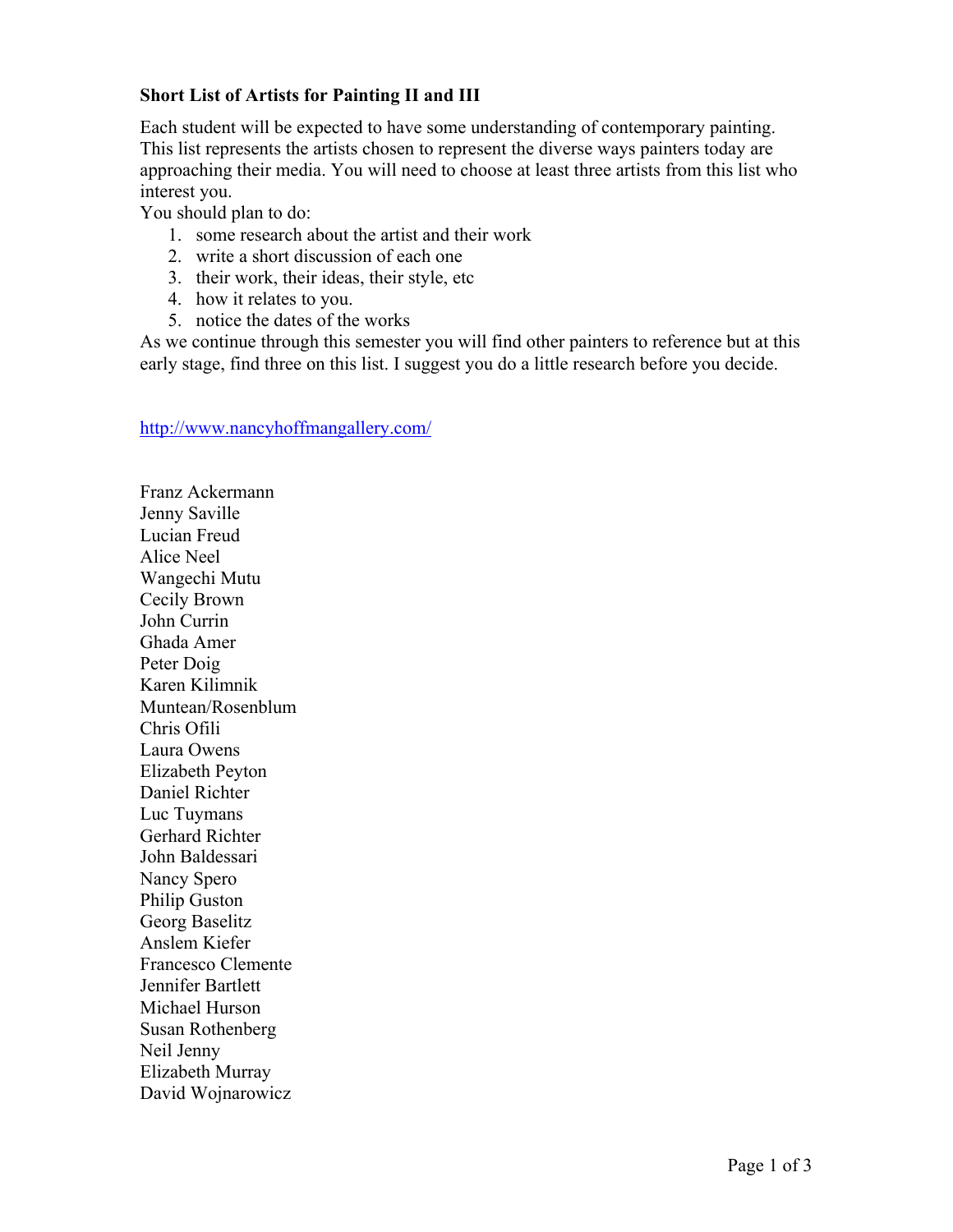Terry Winters Eric Fischl Robert Longo Jean -Michel Basquiat David Salle Richard Prince Fred Tomaselli Kerry James Marshall William Kentridge Christian Schumann Silke Otto -Knapp Beatriz Milhazes Julie Mehretu Lucy McKenzie Yayoi Deki

## **Contemporary artists with historic context**

Christo (paintings) Miriam Shapiro Faith Ringold Romare Bearden Gerhard Richter Kiki Smith (paintings and prints) Louis Bourgeois (paintings) Barbara Kruger Jane Quick -to -See Smith Baslitz Matthew Richie Lucian Freud Takashi Murakami Yoshitomo Nara

## **Early 20th Century to mid -1900s**

Robert Rauschenberg Andy Warhol Philip Guston Roy Lichtenstein Joan Mitchell Alberto Giacometti (paintings) Francis Bacon Mark Rothko Helen Frankenthaler Willem deKooning Jackson Pollock Paula Modersohn -Becker Kay Sage Freda Kahlo